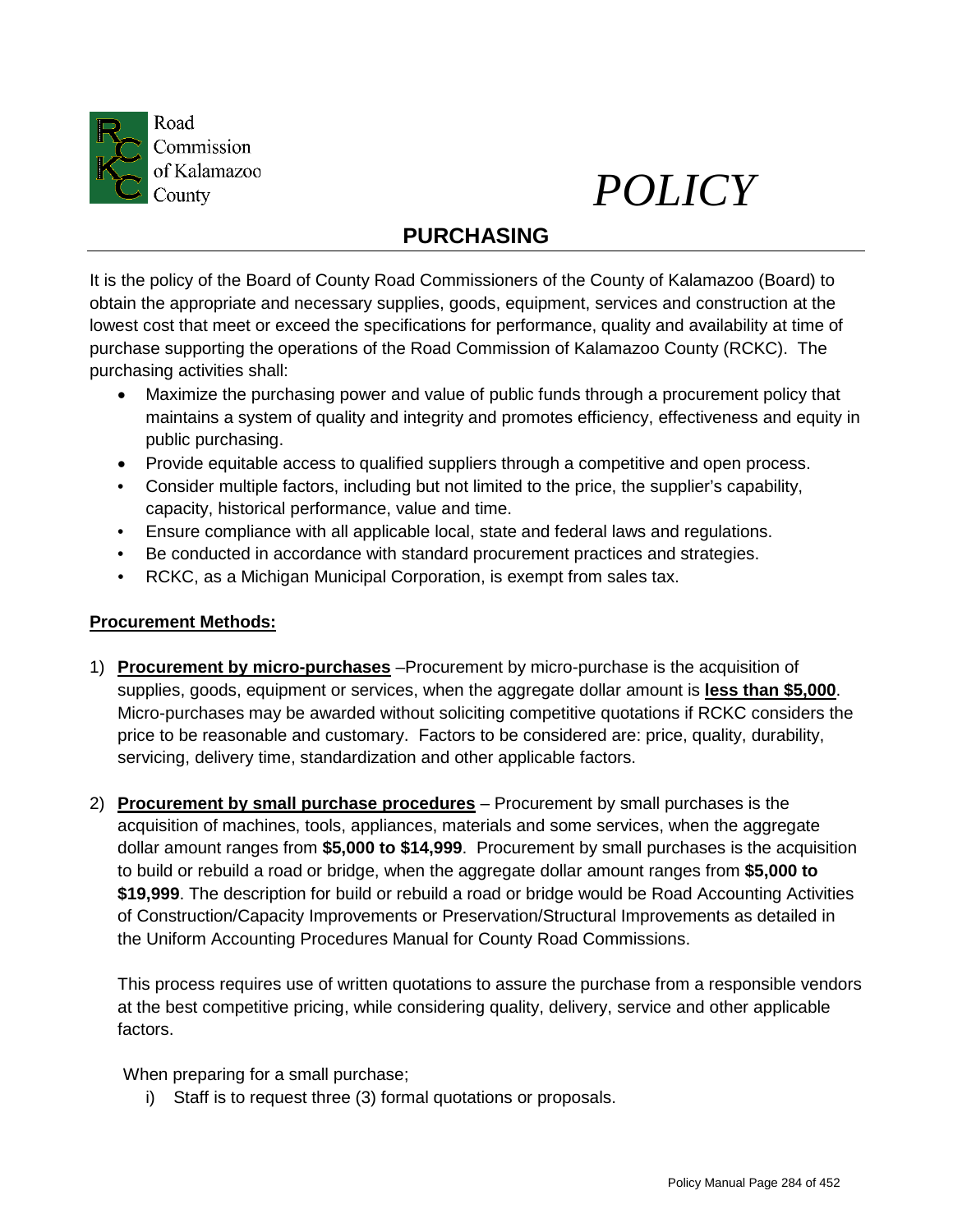- (1) Quotations or proposals may be received in written or electronic format.
- (2) If three quotations are not available staff is to document dates, name and phone number of those contacted.
- ii) All quotations are to be submitted to the Finance Department for review and approval. A purchase order will be generated to authorize the purchase.
- 3) **Procurement by Sealed Bids** (formal advertising) Procurement by Sealed Bid is the acquisition of machines, tools, appliances, and materials, when the aggregate dollar amount is **\$15,000 or greater**, or acquisition to build or rebuild a road or bridge, when the aggregate dollar amount is **\$20,000 or greater**. All bids must be awarded by the Board.

Procurement by Sealed Bid will be utilized when:

- a) Purchases of machines, tools, appliances, and materials when the aggregate is **\$15,000 or greater**.
- b) Purchases to build or rebuild a road or bridge when the aggregate is **\$20,000 or greater.** This would apply to Road Accounting Activities of Construction/Capacity Improvements or Preservation/Structural Improvements.
- c) Passenger vehicles and trucks weighing less than 5,000 pounds, regardless of the cost of the vehicle.
- d) Situations where it is appropriate to obtain sealed bids for items of less than \$15,000.00 or \$20,000 as applicable.
- e) Extended purchasing program/ Cooperative procurement organizations may be utilized, eliminating the need for the formal sealed bid process. These programs allow the participant to purchase goods and services with volume pricing regardless of order size. Examples: State of Michigan- MIDeal; REMC Association of -\$ave Bid Project. Staff are encouraged to explore all purchasing factors on these type of transactions. Due diligence consideration may include cost, specification, time and/or vendor qualification.
- f) The Board may consider a purchase based upon another road commission or municipality public bid opening and subsequent vendor award, if the awarded vendor agrees to extend the same pricing to the RCKC and the specifications, goods or services match RCKC needs.
- g) Sealed Bid Process:
	- i) An invitation for bid shall include the specifications and all contractual terms and conditions applicable to the procurement.
	- ii) Solicitation notices shall be disseminated in a variety of formats. RCKC shall take all reasonable steps to ensure small businesses, minority-owned firms and women's business have the opportunity to compete and perform contracts.
		- (1) Solicitations for bids will be publicly advertised.
		- (2) The notice with the complete solicitation packet will be posted on the RCKC website
		- (3) Notices will be sent to suppliers on the most recent applicable vendor list.
		- (4) Notices will make a reasonable effort to submit notices to contractor, council and membership organizations when applicable.
		- (5) Notices will be submitted to the County Road Association (CRA) of Michigan website.
		- (6) RCKC encourages vendors subscribe to our website newsfeed to receive timely notices regarding new purchase opportunities.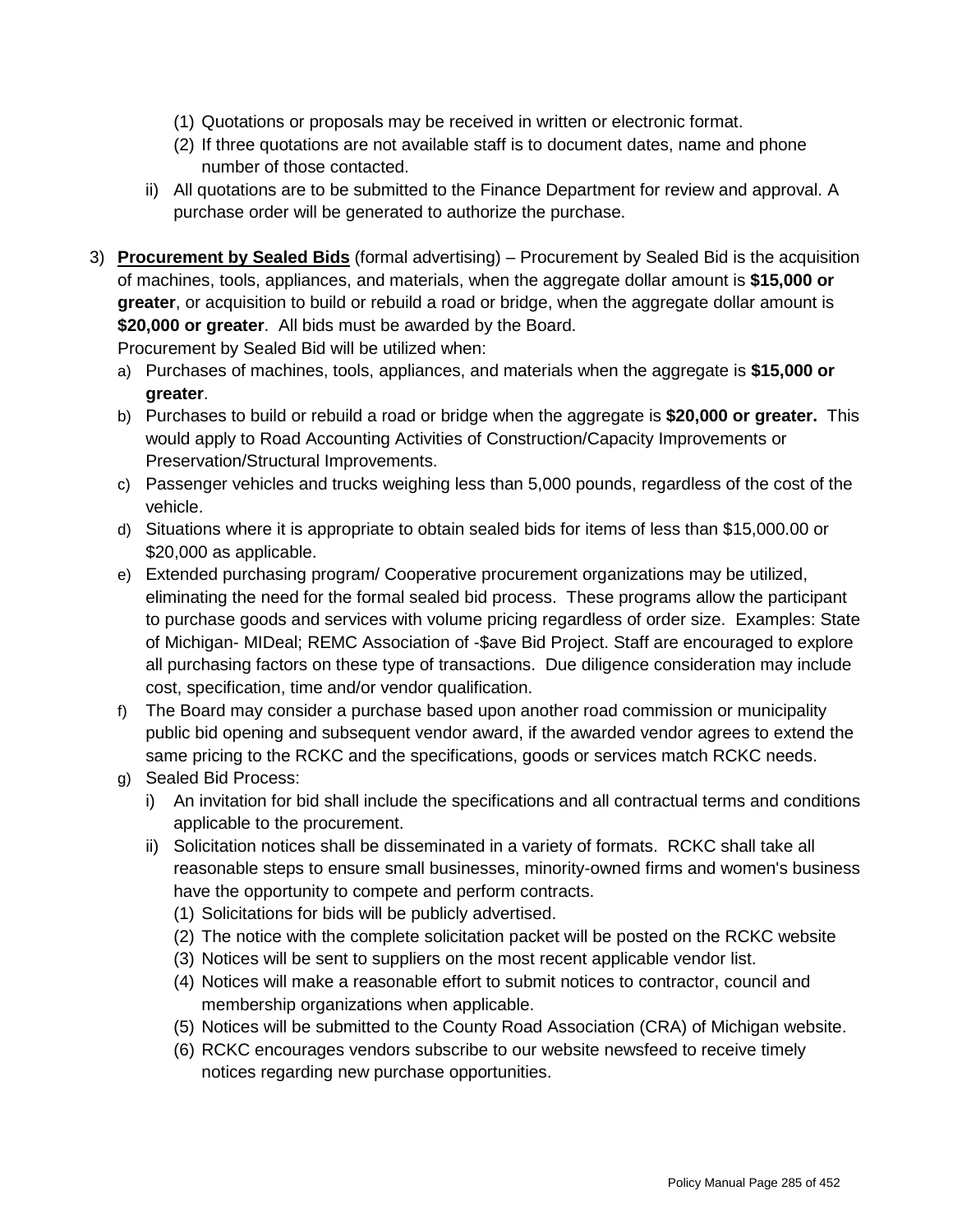- iii) Bid Opening:
	- (1) Bids or proposals may be received by mail, package, delivery service or in person.
	- (2) Bids or proposals will not be accepted by fax or electronically.
	- (3) Before the public bid opening process is completed, RCKC will announce the anticipated/tentative date that a recommendation of bid award will be made to the Board.
	- (4) Bids shall be opened publicly in the presence of one or more witnesses following the deadline set for the submission of bids, at the time and place designated in the invitation for bids.
	- (5) A preliminary bid tabulation will be made available to all bidders after the bid opening and before the Board award.
- iv) Bid Acceptance and evaluation:
	- (1) Staff are to audit the opened bids for their responsiveness, completeness and accuracy based on the requirements, set forth in the invitation to bid, prior to making a recommendation to the Board for award.
	- (2) Bids which do not comply with all criteria set forth in the invitation to bid, will be subject to disqualification.
- v) Cancellation, Correction or Withdrawal of Bids:

Correction or withdrawal of inadvertently erroneous bids before or after the bid opening, or cancellation of awards or contracts based on such bid mistakes, may be permitted in the sole discretion of the RCKC.

- (a) Mistakes discovered before bid opening may be modified or withdrawn by written notice received in the office designated in the invitation for bids, prior to the time set for bid opening.
- (b) After bid opening, corrections in bids shall be permitted only to the extent that the bidder can show by clear and convincing evidence, as determined by the Finance Director, that a mistake of a nonjudgmental character was made.
- ii) Bid Award:
	- i) Staff shall make final recommendation for award for the responsible and responsive bidder(s) whose bid meets the requirements and response selection criteria set forth in the invitation for bids. Award recommendations may including awarding the bid to other than the low bidder, considering the best interest of RCKC.
	- ii) Staff may recommend and the Board may approve an award of a bid that includes one or multi-year extensions. Subsequent extensions take place only if staff is satisfied that the awarded vendor satisfactory meets all aspects of the purchase/award and if the vendor is willing to continue with the extension at their awarded price.
	- iii) All Bid awards must be approved by the Board.
	- iv) The Board reserves the right to reject any or all bids, to waive irregularities in any bid and to accept the bid they deem is in the best interests of RCKC.
	- v) Nothing in the award process shall prevent the Board from acting in RCKC's best interest when making the bid award, including awarding the bid to other than the low bidder, considering the best value.
	- vi) After Board approval, the Finance Director will issue a purchase order to the awarded vendor(s) and notify other bidders.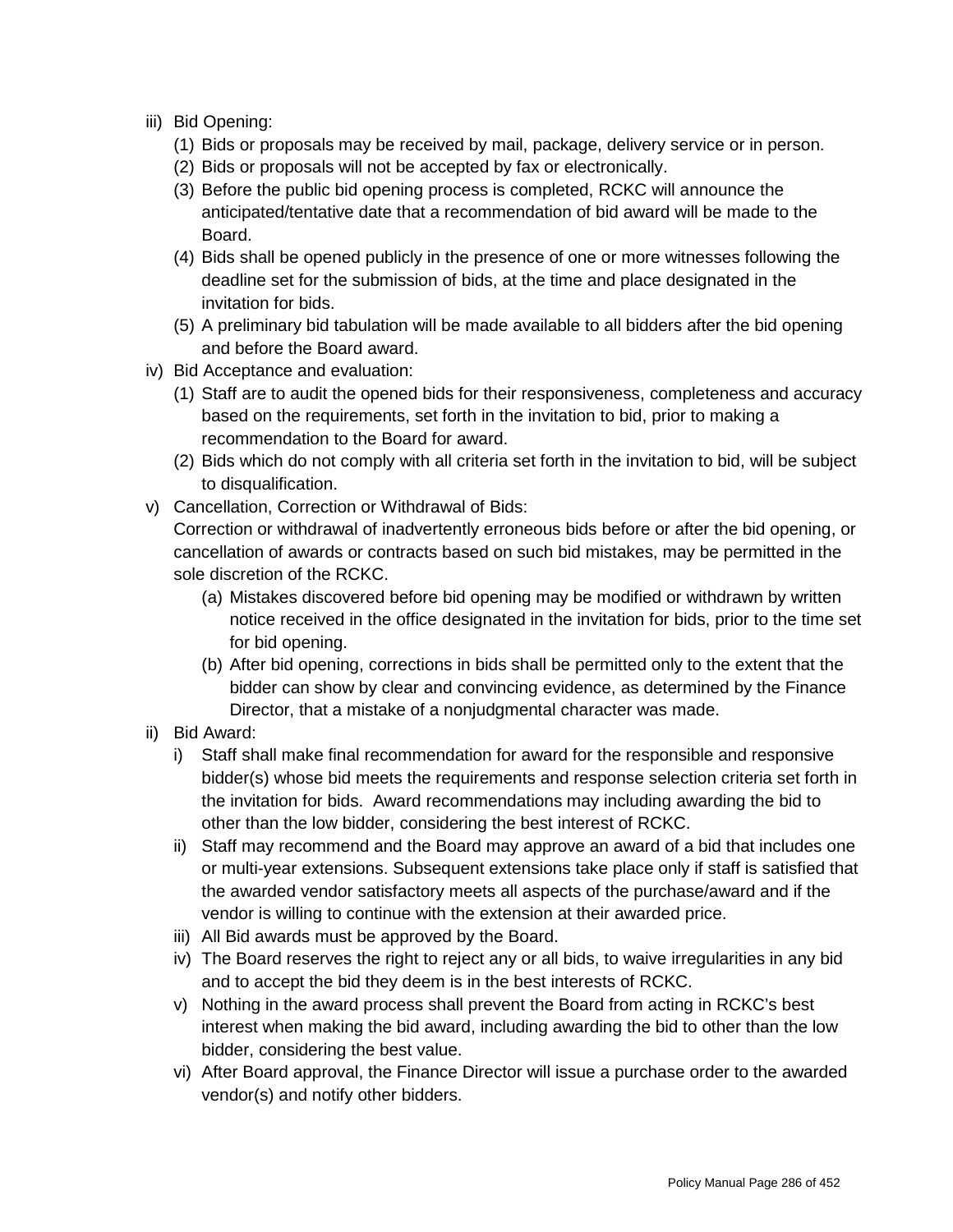vii) The bid award results will be made available on the RCKC website.

# 4) **Procurement by noncompetitive proposals**

- a) **Sole Source Purchases**: After conducting a good faith effort of available resources, staff may utilize a sole source when determined appropriate and in the best interest of RCKC with authorization from the Finance Director. Rationale documentation supporting the purchase is recommended to include:
	- i) Detailed information about why it is needed, including unique features or qualifications of this product or service, which are not available through any other product or service including specific, quantifiable factors/qualifications.
	- ii) Details of past purchases.

iii) Details of alternative goods/services evaluated and why they were unacceptable. Examples:

- Compatibility with existing equipment, accessories, parts or service is of paramount importance and the compatible item or service is only available from this source
- Features of the item or service are unique and are not available except from the holder of the copyright or patent
- Items or services are unique and only available, or are less expensive, direct from the original manufacturer or producer
- Supplier has the exclusive rights or franchise to the geographic region of interest.
- b) **Emergency Purchases**: The Board authorizes the Managing Director to make an emergency purchases of supplies, materials, equipment, services or construction up to \$50,000 utilizing competition, only if practical and reasonable under the circumstances. An emergency purchase is deemed such if the purchase is necessary to protect the public health of the citizens or when immediate repair is necessary to prevent further damage to public property, machinery or equipment. Generally an emergency is an unexpected and sudden event such as related to unforeseen circumstances, weather or homeland security issues. Such purchases shall be reported to the Board as soon as possible.
- 5) **Professional Service:** Procurement of Professional Services is the acquisitions of services which are predominately intellectual in character even though the professional may not be required to be licensed.
	- a) Professional services engagements may involve partnerships, corporations or individuals. Examples of "professional services" typically acquired by the RCKC include: consulting, legal counsel, design engineering, construction engineering, construction contracting, telecommunication, banking, medical, information technology, software development and audit services.
	- b) RCKC may enter into cooperative professional services arrangements/agreements with other governmental jurisdictions or cooperatives whenever the best interests of the RCKC are served.
	- c) Normal competitive bidding procedures may not be appropriate in securing professional services such as attorneys, engineers, certified public accountants, planners and other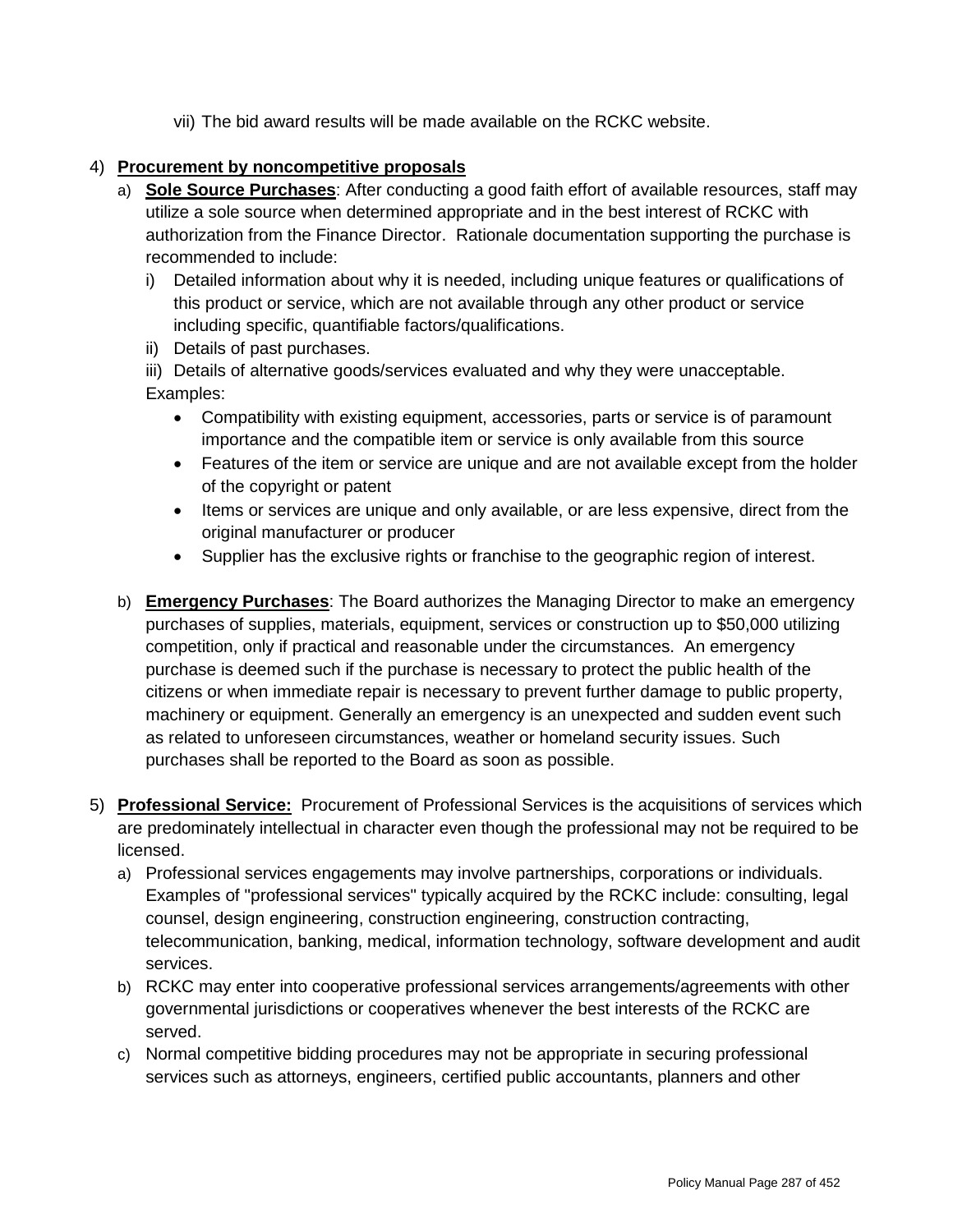professional people who, in keeping with the standards of their discipline, may not enter into a competitive bidding process.

- d) Staff may reference "Sole Source Purchase" or "Procurement by Sealed Bid" guidelines for purchasing methods and processes, as appropriate and applicable to the individual situation and purchase amount.
- e) A Request for Proposal (RFP) Request for Qualifications (RFQ) or Qualifications Based Selection (QBS) process may be considered by the Finance Director to assist in procuring professional services. The components and process of an RFP, RFQ, and QBS are similar and include accurately evaluating the qualifications, competence and capability of the firms that are interested in performing the required professional service. The selected firm or firms may be engaged for a period of time, for a specific project or a combination of both.
	- i) Generally, the RFP, RFQ and QBS solicitation will include a scope of work, the time frame under consideration and specific criteria to use in evaluating the submittals. Staff will follow the general steps outlined in "Procurement by Sealed Bid" process as applicable.
	- ii) Vendor or firm submittals to the RFP, RFQ, or QBS process will be evaluated according to the criteria in the solicitation and based upon the submittal evaluation, staff will make a recommendation to the Board for award based upon one of the following options:
		- (1) a specific firm for a specific professional service
		- (2) a specific firm for a specified passing of time
		- (3) to several firms for a specified passing of time or specific professional service
		- (4) Awarding to several firms for a specified passing of time or specific professional service (item (3) above) will then allow staff to negotiate budgeted projects or services with the awarded firms.
- 6) **Service and Repair Orders:** Procurement of Service and Repair Orders is the acquisitions of certain services and repairs for vehicles, equipment and/or facilities to ensure continuity of operations, and/or protection of the RCKC assets. This process is not intended to supersede other purchasing policy procedures, but to be utilized as a tool to support vital needs of the organization.
	- a) Typically the needs are unplanned and of an urgent nature, costs are unknown, and/or operational or facility needs require an expedited purchasing process and approval. Examples include:
		- i) Service or maintenance due to failure in or around facilities that could cause significant damage to buildings, mechanical systems and equipment. These situations could create unmanageable or unsafe conditions.
		- ii) Necessary vehicle and equipment repairs, when it is determined in-house service is not appropriate, considering time and resource constraints or specific vehicle and equipment needs.
	- b) Staff will conduct a good faith effort considering all available resources and applicable criteria when determining the appropriate vendor. The supervisor will make the necessary arrangements to schedule the repair. Consideration will be given to:
		- i) Type of service or repair needed.
		- ii) Applicable equipment, specific factors such as:
			- (1) warranty
			- (2) manufacturer/vendor serviceability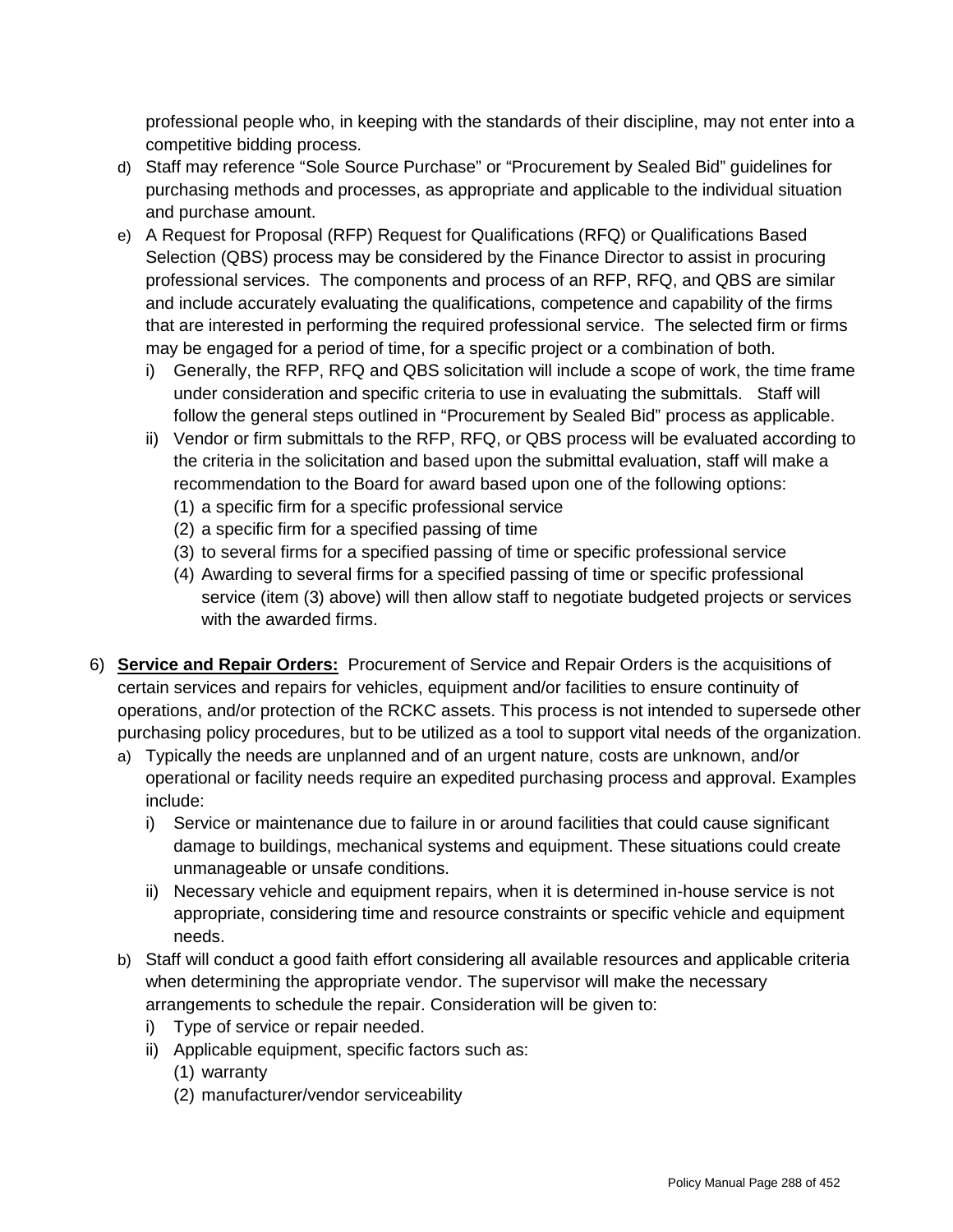- (3) equipment age and condition
- (4) parts availability
- iii) Vendor experience and qualification
- iv) Past performance
- v) Vendor availability
- vi) Cost
- vii) Other applicable criteria.
- c) The Supervisor will monitor the repair/maintenance and authorize repairs and purchases at appropriate intervals. The Supervisor shall keep the Operations Director and Finance Director apprised of the situation as needed.
- d) The Supervisor will review and approve all charges. The Supervisor is to verify work is complete and acceptable, invoice reflects the work completed and the charges are reasonable.
- e) A purchase order is not required for these types of Service and Repairs.
- 7) **Other:** The following purchase types may be utilized if staff have conducted a good faith effort to review available resources and determine the following options are deemed as the appropriate acquisition method and in the best interest of RCKC. Prior authorization from the Finance Director and a purchase order must be generated if the purchase amount is over\$5,000. Staff are to provide documented rationale for the purchase. Consideration may include price, quality, durability, servicing, delivery time, standardization and other applicable factors.
	- a) RCKC may enter into cooperative purchasing arrangements/agreements with other governmental jurisdictions/government cooperatives.
	- b) RCKC may accept extended government pricing, with appropriate documentation, if it is determined to be cost-effective and in the best interest of RCKC.
	- c) Used capital outlay items approved in the budget costing more than \$15,000 may be purchased from an auction or a negotiated acquisition.

# **Purchase Orders Requirements and Process:**

A purchase order is prepared to communicate and document precisely what is being authorized/ordering from a supplier indicating types, quantities, agreed prices, terms and delivery information for products or services.

- 1) Purchases order requests are to be submitted to the Finance Department. They will be reviewed for compliance to purchasing policies and approved by the Finance Director or the designee.
- 2) Purchase Orders are required for the following:
	- a) Any purchase of parts or supplies that are maintained in inventory with its own item number and are included on the physical inventory.
	- b) All purchases of capital outlay
	- c) All Board awarded or authorized purchases.
	- d) Purchases greater than \$5,000 or more, as detailed above.
	- e) Blanket purchase orders for purchase of repetitive, specified services or items, from the same supplier; which are purchased and paid in a predictable manner during a certain time period, usually one (1) year.